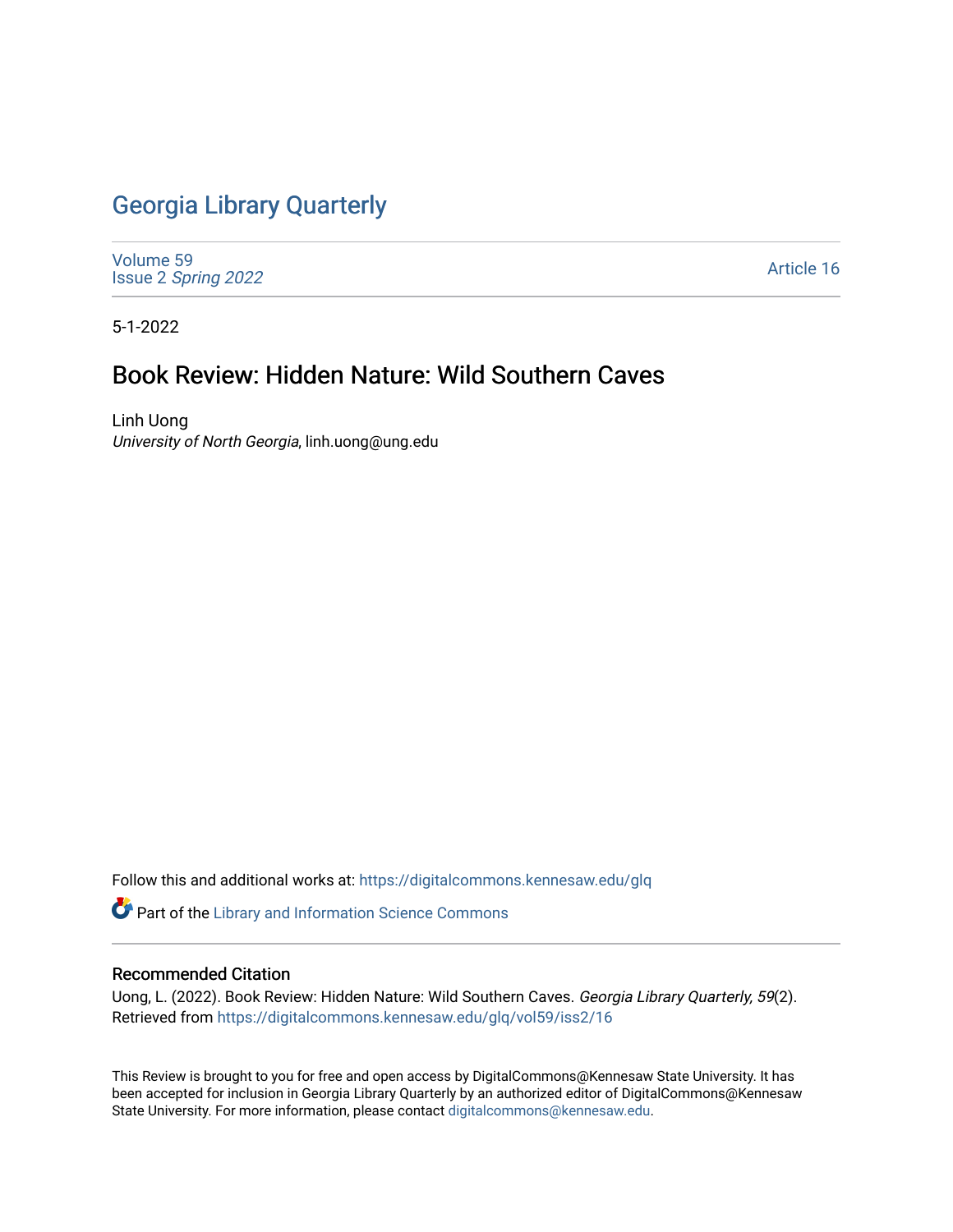

*Hidden Nature: Wild Southern Caves* by Michael Ray Taylor (Vanderbilt University Press, 2020: ISBN 9780826501028, \$19.95)



*Image courtesy of the publisher*

The TAG region, where the borders of Tennessee, Alabama, and Georgia meet, is wellknown for its vast number of caves. Tennessee alone lays claim to more than 10,000 caves. In *Hidden Nature*, author Michael Ray Taylor offers a glimpse into this beautiful and mysterious subterranean world, sharing his tales and adventures of cave exploration over the course of more than 40 years.

Growing up in Florida with its rivers, mangroves, and springs, Taylor had never ventured into a cave until one summer on a family trip, returning from Illinois. His father

decided (after many pleas from the back seat) to stop in Chattanooga and visit Ruby Falls, and Taylor was hooked. At Florida State University, Taylor and his housemates joined the student cave club, which was actually a grotto—or chapter—of the National Speleological Society. There, he learned the difference between cavers and spelunkers—"cavers rescue spelunkers"—received sage advice on gear and safety, and most importantly, was told, "Take nothing but pictures. Leave nothing but footprints. Kill nothing but time."

Taylor is a natural storyteller, intertwining the biology, geology, conservation, and history of caves and caving into his stories. In the chapter "TAG on Steroids," he recounts the history of the TAG cavers and Richard Schreiber, who began TAG in the 1960s. In "Bat Season," he tracks white-nose syndrome (WNS), a fungal disease first observed in 2006 in a bat population in New York. Although biologists and cavers have taken measures to limit the spread of WNS in the caves where bats dwell, it has killed over seven million bats across the eastern United States and Canada. In "Graffiti," he describes a study at the Mammoth Cave National Park in Kentucky to identify 10,000 plus signatures left by long-forgotten visitors on the cave walls and ceiling. Led by a history professor and assisted by Marion O. Smith, caver extraordinaire (although he would grunt at the title and deny it), and Kristen Bobo, photographer and a well-known caver in her own right, the study found evidence that at least 41 of those signatures belonged to soldiers from the Civil War.

The book reads like a travelogue, memoir, and field journal and is best taken in parts, not to be